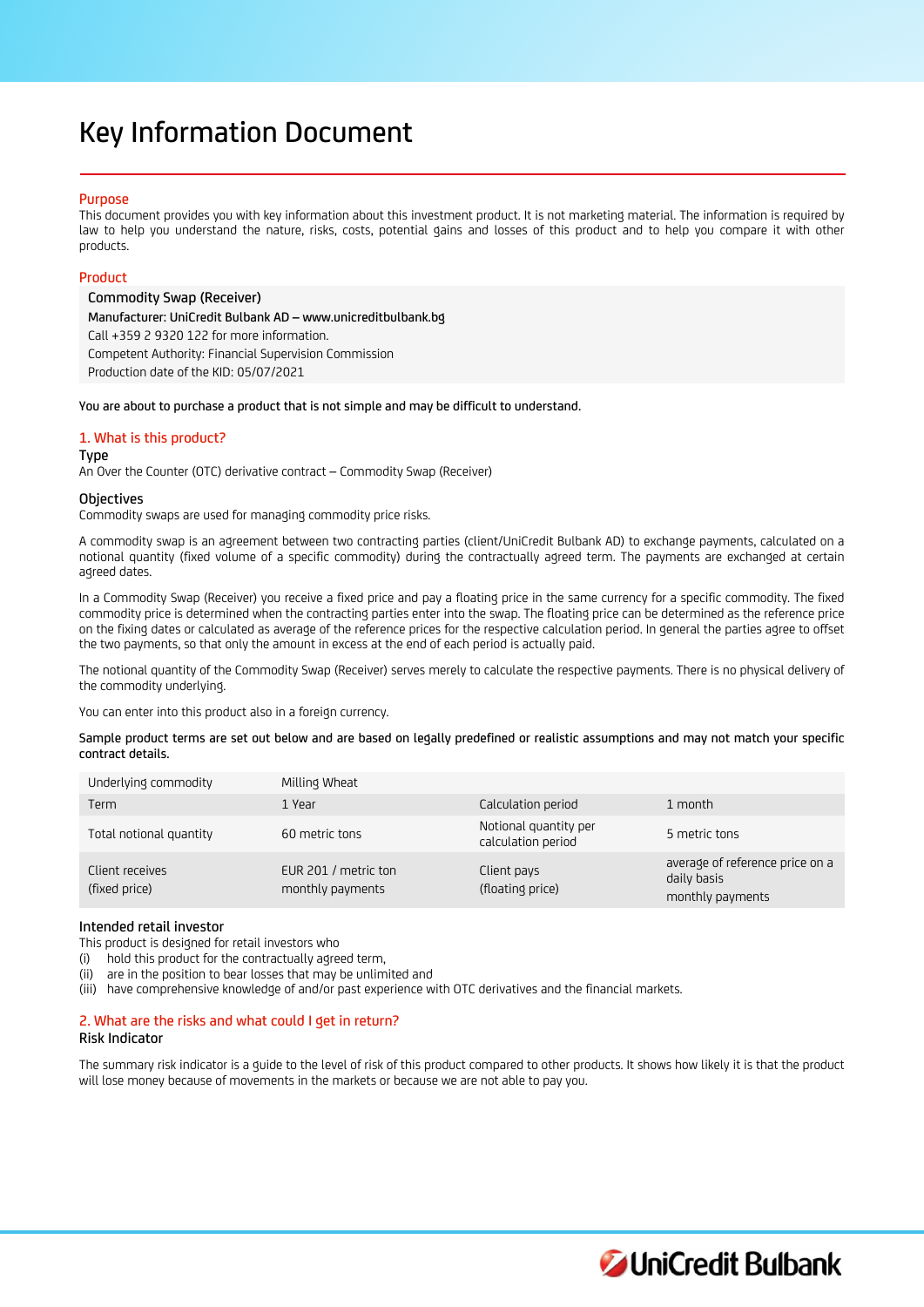We have classified this product as 7 out of 7, which is the highest risk class.



Be aware of currency risk. You may pay and/or receive payments in a different currency, so the final return you will get depends on the exchange rate between the two currencies. This risk is not considered in the indicator shown above.

In some circumstances you may be required to make payments to pay for losses. The total loss you may incur may be significant.

This product does not include any protection from future market performance so you could incur significant losses.

#### Performance Scenarios

Market developments in the future cannot be accurately predicted. The scenarios shown are only an indication of some of the possible outcomes based on recent returns. Actual returns could be lower.

#### Notional quantity 60 metric tons

| <b>Scenarios</b>      |                                            | 1 Year<br>(Recommended<br>holding period) |
|-----------------------|--------------------------------------------|-------------------------------------------|
| Stress scenario       | What you might get back or pay after costs | EUR-11,975                                |
|                       | Average return/loss each year              | $-96.58%$                                 |
| Unfavourable scenario | What you might get back or pay after costs | <b>EUR -2,557</b>                         |
|                       | Average return/loss each year              | $-20.62%$                                 |
| Moderate scenario     | What you might get back or pay after costs | <b>EUR -373</b>                           |
|                       | Average return/loss each year              | $-3.01%$                                  |
| Favourable scenario   | What you might get back or pay after costs | <b>EUR 1,349</b>                          |
|                       | Average return/loss each year              | 10.88 %                                   |

This table shows the money you could get back or pay over the next 1 Year, under different scenarios, assuming a notional quantity of 60 metric tons. The scenarios shown illustrate how your investment could perform. You can compare them with scenarios of other products.

The scenarios presented are an estimate of future performance based on evidence from the past on how the value of this investment varies, and are not an exact indicator. What you get or pay will vary depending on how the market performs and how long you keep the product.

The stress scenario shows what you might get back or pay in extreme market circumstances, and it does not take into account the situation where we are not able to pay you.

The figures shown include all the costs of the product itself, but may not include all the costs that you pay to distributor. The figures do not take into account your personal tax situation, which may also affect how much you get back or pay.

#### 3. What happens if UniCredit Bulbank AD is unable to pay out?

Counterparties of derivative transactions are exposed to the risk that UniCredit Bulbank AD becomes unable to discharge its obligations under the transaction, for example in the case of an insolvency (inability to pay or overindebtedness) or in the case resolution measures are taken by an authority against the credit institution. Such a decision to take resolution measures can, for example, be taken if the assets of the institution are less than its liabilities, where it is unable or will, in the near future, be unable to pay its debts or other liabilities as they fall due, or where it requires extraordinary public financial support. Where resolution measures are taken, the competent resolution authority can decide on an early termination of the derivative transaction. In the case such early termination results in a claim of the counterparty against the credit institution, the decision of the resolution authority can lead to a partial or complete reduction of the principal amount of this claim or in a conversion of this claim in to equity (shares or other types of equity).

If UniCredit Bulbank AD does not fulfil its obligations connected with the product or is unable to pay, you can lose part of or the full payout or can suffer an unlimited loss. This product is not protected by any deposit guarantee scheme, legal or otherwise, or any other type of guarantee.

# 4. What are the costs?

The Reduction in Yield (RIY) shows what impact the total costs you pay will have on the performance of the product. The total costs take into account one-off, ongoing and incidental costs.

The amounts shown here are the cumulative costs of the product itself for the recommended holding period. The figures assume a notional